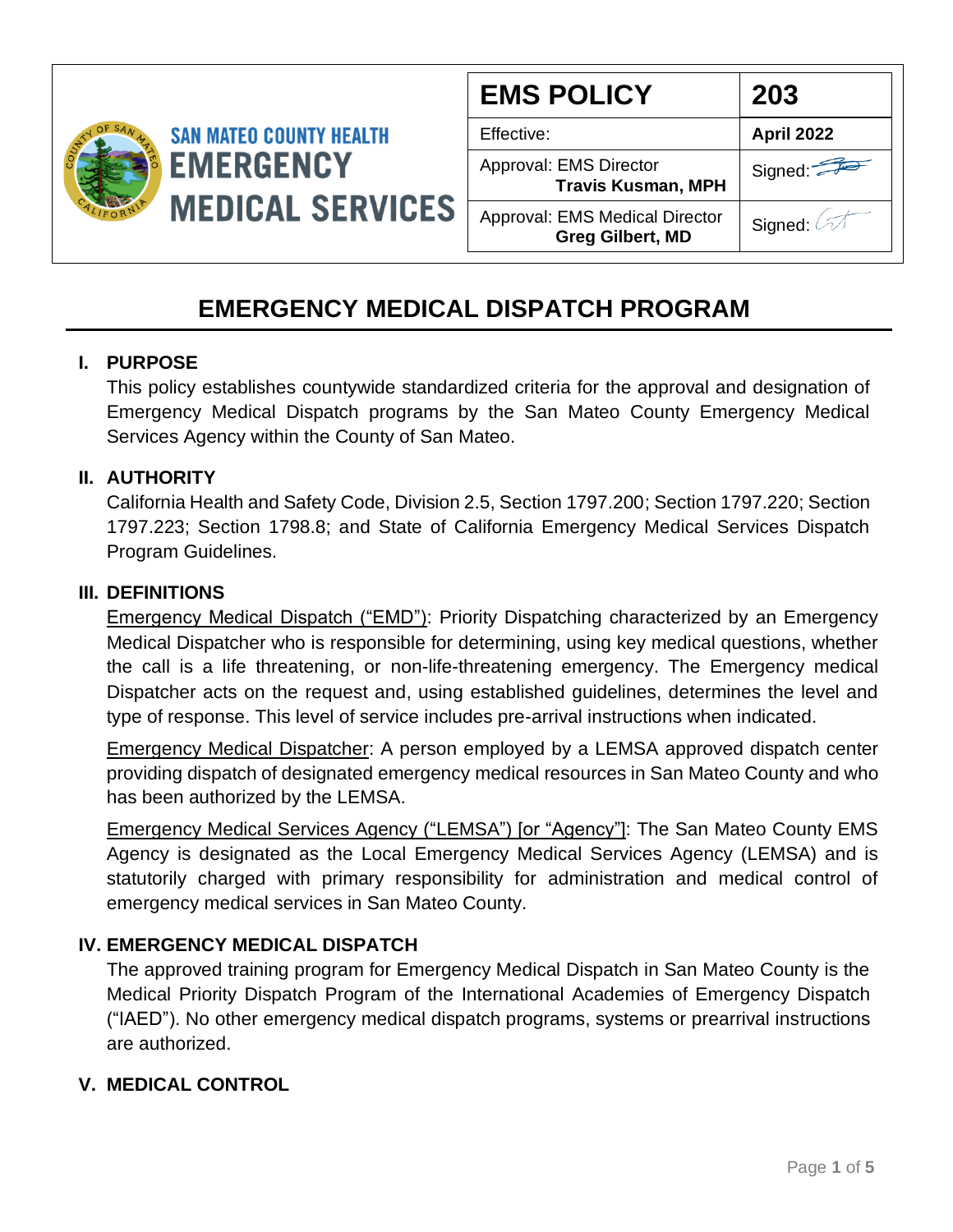|                                             | <b>EMS POLICY</b>                                         | 203                             |
|---------------------------------------------|-----------------------------------------------------------|---------------------------------|
| <b>SAN MATEO COUNTY HEALTH</b>              | Effective:                                                | <b>April 2022</b>               |
| <b>EMERGENCY</b><br><b>MEDICAL SERVICES</b> | Approval: EMS Director<br><b>Travis Kusman, MPH</b>       | Signed $\overline{\phantom{a}}$ |
|                                             | Approval: EMS Medical Director<br><b>Greg Gilbert, MD</b> | Signed:                         |

Subject to any California Emergency Medical Services Authority ("EMSA") minimum guidelines and in accordance with this policy, the LEMSA Medical Director is authorized to exercise medical control of all Emergency Medical Services ("EMS") dispatch programs operating within San Mateo County, including the overall EMD program, EMD providers, training policies, procedures, protocols, continuing dispatch education program requirements, compliance standards, risk management functions and records management.

# **VI. UTILIZATION OF EMD**

It is recognized that EMD may be applied utilizing pre-arrival instructions only or may, using key medical questions, determine whether the call is emergent or non-emergent, and what resources will be utilized. A Public-Safety Answering Point ("PSAP") electing to provide EMD shall utilize the priority dispatch system in accordance with LEMSA medical control requirements and the dispatcher shall follow the resource and response protocols associated with that system.

#### **VII. POLICY**

- A. All EMD provider agencies in San Mateo County shall be approved by LEMSA and continuously meet the minimum requirements outlined in this policy. No agency shall operate as an EMD provider without written approval by LEMSA.
- B. EMD provider agencies are strongly encouraged to achieve and maintain Accredited Center of Excellence ("ACE") accreditation through the IAED.
- C. EMD provider agencies shall be approved by the State of California as a public safety answering point ("PSAP").
- D. EMD provider agencies shall provide dispatch services necessary to receive and respond to requests for emergency and advanced life support ("ALS") first responder and emergency ambulance service requests twenty-four (24) hours a day, seven (7) days a week except under certain circumstances such as infrequent dispatcher work overload or under disaster conditions as specified by the State of California Government Code, California Emergency Services Act, Chapter 7, Division 1, Title 2, Section 8558.
- E. All EMD provider agencies must have a Continuous Quality Improvement (CQI) program approved by LEMSA that includes, at a minimum, all the following:
	- 1. EMD Center and personnel performance will be evaluated through case review of dispatch records, audio recordings, and applicable provider field records;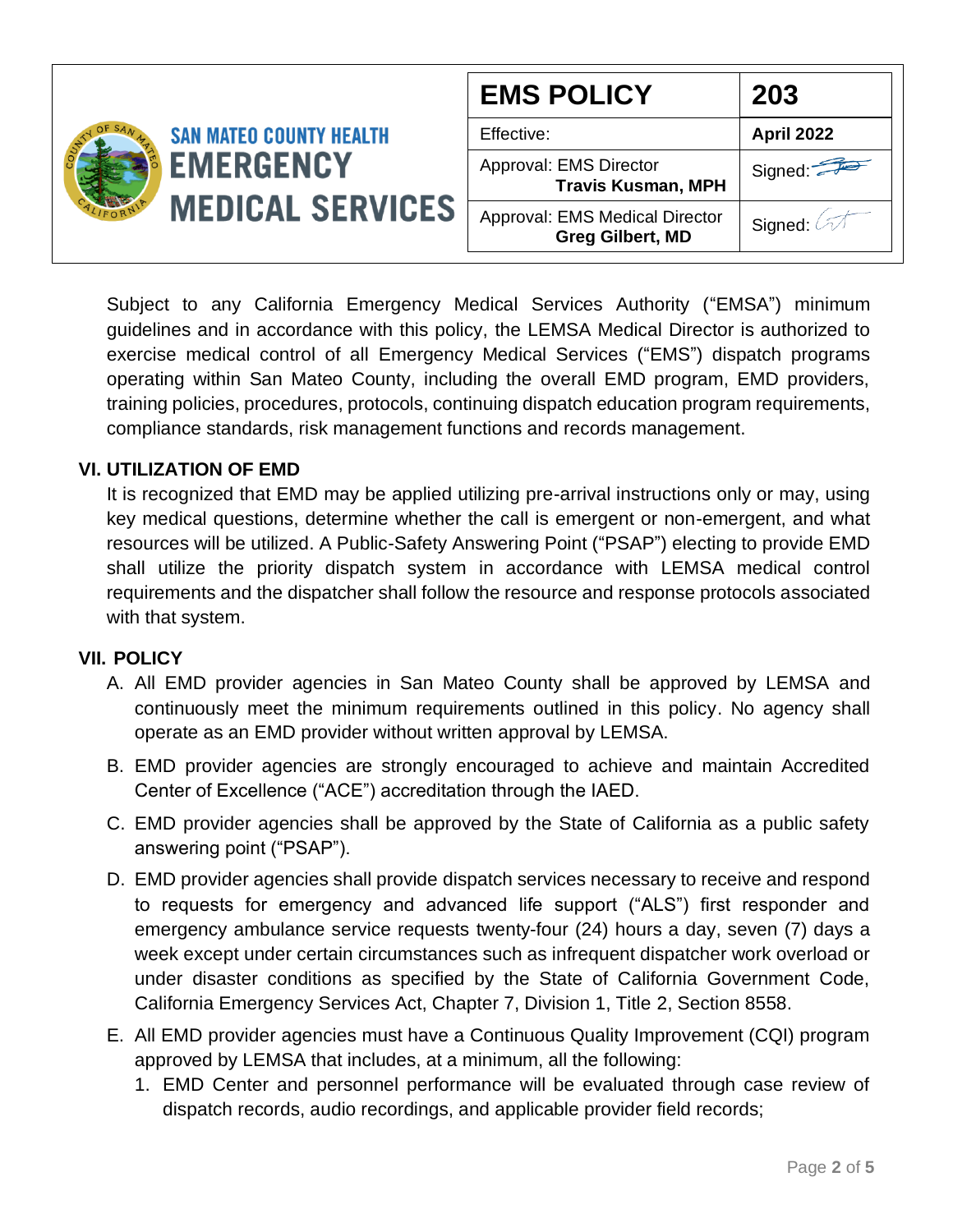

- 2. All written CQI records shall be maintained for a minimum of two (2) years; and
- 3. EMD provider agencies shall maintain telecommunication records for a minimum of one hundred twenty (120) days and are hereby authorized to destroy EMD center audio recordings after one hundred twenty (120) days, unless required for evidence or pending litigation.
- F. Each EMD provider agency shall have an EMD Continuous Quality Improvement ("CQI") Coordinator who is:
	- 1. A currently licensed California Physician, Registered Nurse, Physician Assistant, Paramedic, or a currently certified Emergency Medical Technician, who has at least two (2) years of practical experience within the last five (5) years in prehospital emergency medical services with a basic knowledge of EMD, and who has received specialized training in the CQI/case review process; or
	- 2. An emergency medical dispatcher with at least two (2) years of practical experience within the last five (5) years, and who has received specialized training in the CQI/ case review process.
	- 3. The EMD CQI Coordinator shall cooperate fully with LEMSA in providing stipulated data used for EMS system analysis.
- G. All EMD provider agency program materials are subject to periodic review and duplication by LEMSA as deemed necessary by LEMSA.
- H. All EMD provider agency programs are subject to on-site audit and evaluation by LEMSA.
- I. EMD provider agencies requesting approval of their EMD program must submit a request to LEMSA, which shall include:
	- 1. A plan for how EMD will be provided. For those PSAP's that choose to utilize another PSAP or EMD dispatch center, a copy of that agreement must be included;
	- 2. The name of the recognized and established EMD program to be utilized;
	- 3. A copy of the proposed CQI program;
	- 4. The name and qualifications of the program administrator; and
	- 5. The name(s) and qualifications of the CQI coordinator.
- J. For the purposes of Protocol 37: Interfacility Evaluation/ Transfer of the Medical Priority Dispatch System ("MPDS"), LEMSA defines qualified medical personnel as the following: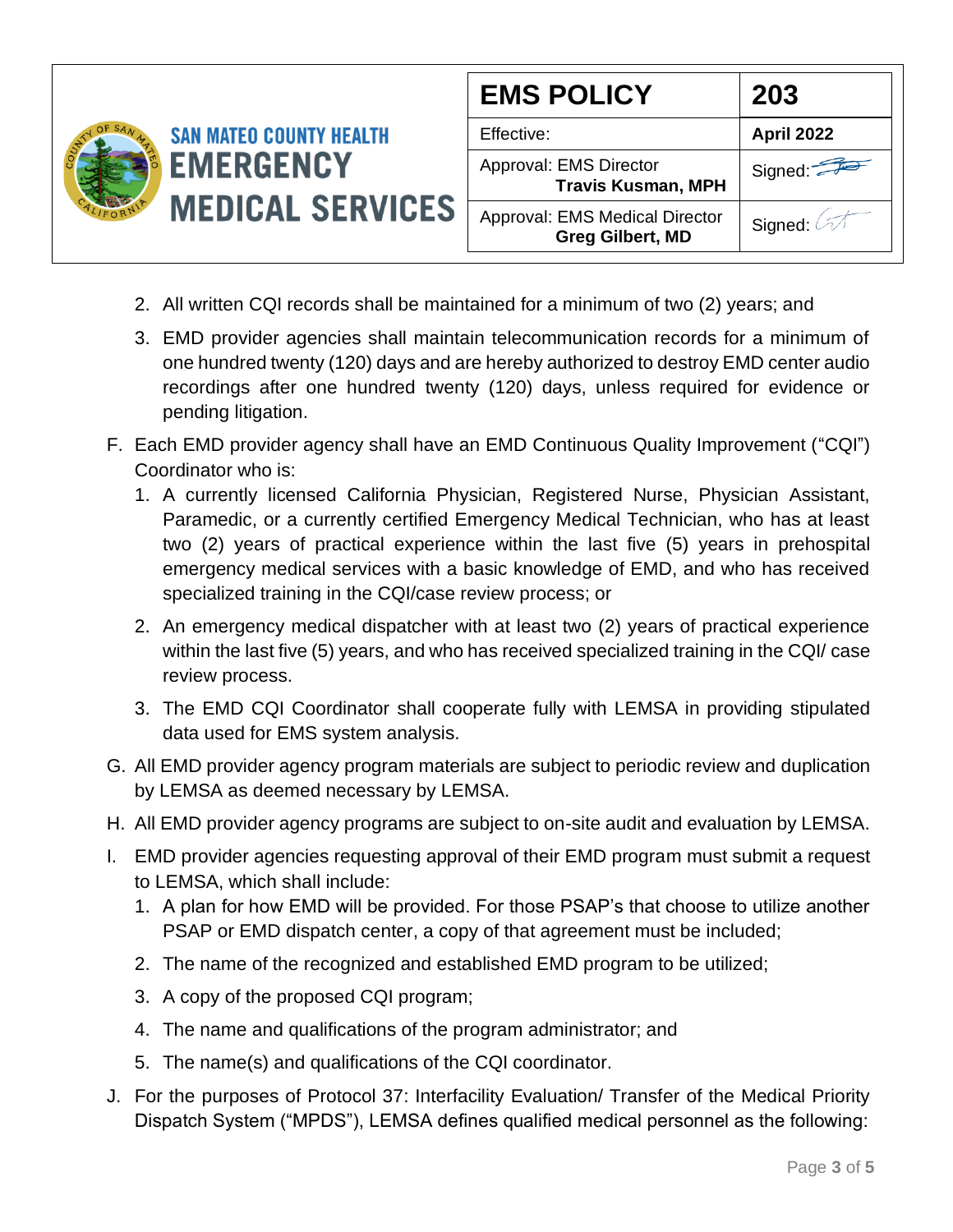

| <b>EMS POLICY</b>                                                | 203                |
|------------------------------------------------------------------|--------------------|
| Effective:                                                       | April 2022         |
| Approval: EMS Director<br><b>Travis Kusman, MPH</b>              | Signed: $\sqrt{2}$ |
| <b>Approval: EMS Medical Director</b><br><b>Greg Gilbert, MD</b> | Signed:            |

- 1. Physician (MD or DO);
- 2. Physician Assistant;
- 3. Nurse Practitioner;
- 4. Registered Nurse; and
- 5. Licensed Practical Nurse.

## **VIII.EDUCATION**

- A. Each EMD provider agency shall have a basic EMD training program, EMD instructor, course curriculum, and Continuing Dispatch Education ("CDE") program standards that comply with EMSA Emergency Medical Services Dispatch Programs Guidelines.
- B. The EMD provider agency shall maintain the following course completion records:
	- 1. The basic EMD training program course completion records in the individual emergency medical dispatcher's training file;
	- 2. "In-house" EMD continuing dispatch education topics, methodologies, date, time, location, and the number of CDE hours completed for each session of CDE in the individual emergency medical dispatcher's training file;
	- 3. Copy of CDE program course completion records from an approved EMD training program provider in the individual emergency medical dispatcher's training file; and
	- 4. The EMD provider agency shall retain the following training records:
		- a. Records on each course including, but not limited to:
			- i. Course title, course objectives, course outlines, qualifications of instructors, dates of instruction, location, participant sign-in rosters, sample course tests or other methods of evaluation, and records of course completions issued; and
			- ii. Summaries of test results, course evaluations, or other methods of evaluation. The type of evaluation used may vary according to the instructor, content of the program, number of participants, and method of presentation.

#### **IX. QUALITY IMPROVEMENT**

The EMD provider agency shall ensure, through a LEMSA approved CQI process, that its calls are being appropriately handled. The CQI program shall address structural, resource, and/ or protocol deficiencies, as well as measure compliance to minimum protocol